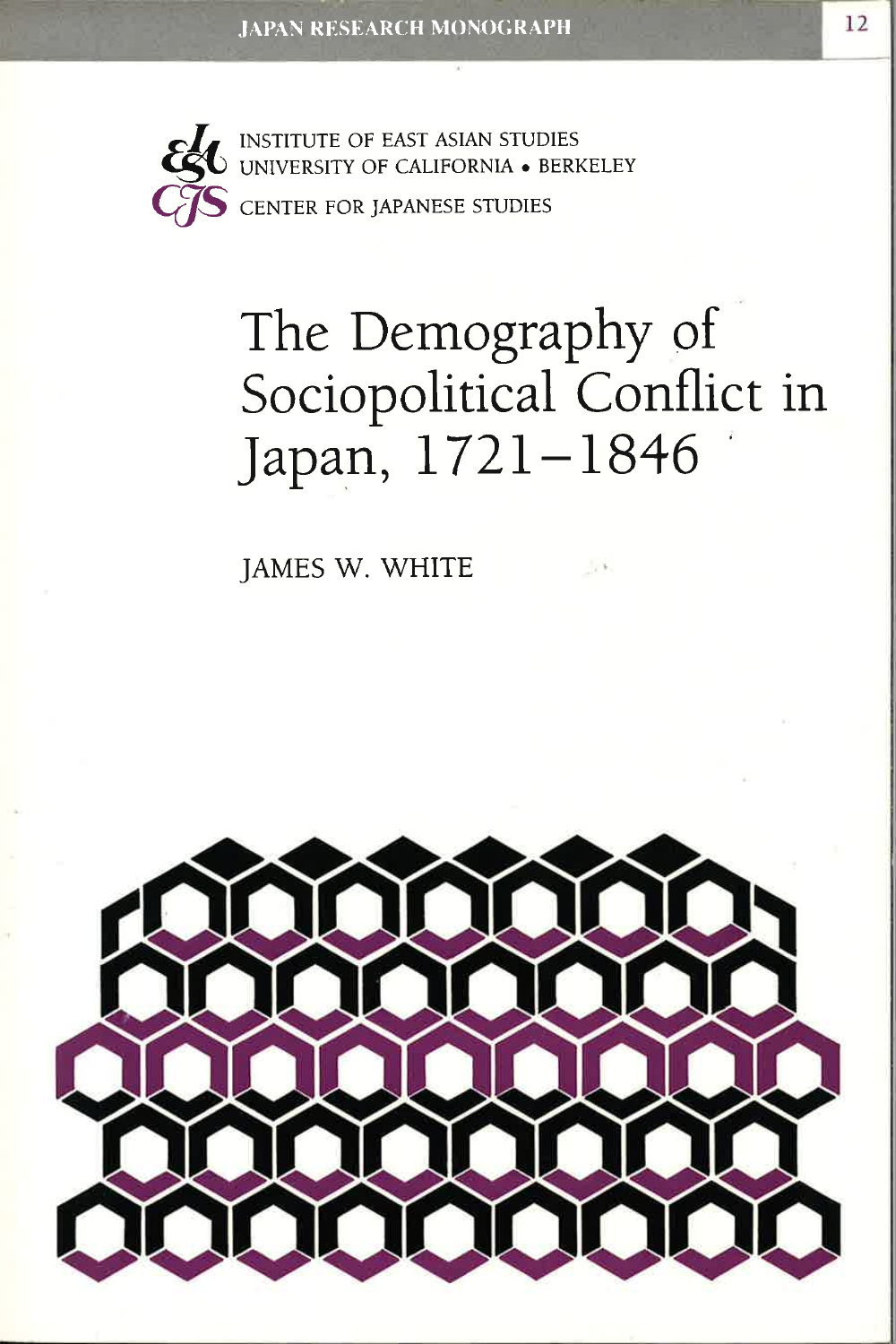

# **The Demography of Sociopolitical Conflict in Japan, 1721-1846**

JAMES W. WHITE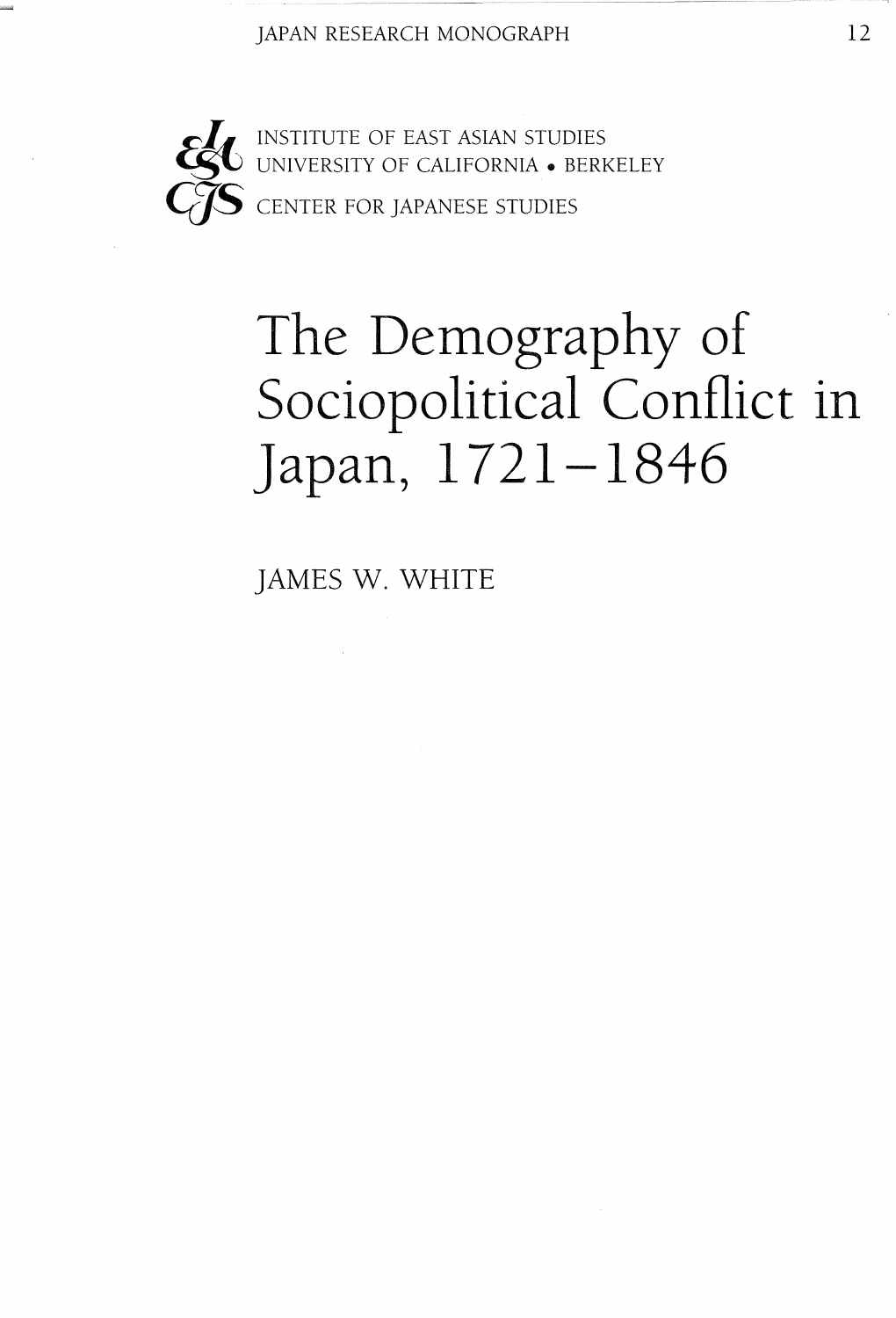A publication of the Institute of East Asian Studies, University of California, Berkeley. Although the Institute is responsible for the selection and acceptance of manuscripts in this series, responsibility for the opinions expressed and for the accuracy of statements rests with their authors.

The Japan Research Monograph series is one of several publications series sponsored by the Institute of East Asian Studies in conjunction with its constituent units. The others include the China Research Monograph series, the Korea Research Monograph series, the Indochina Research Monograph series, and the Research Papers and Policy Studies series. A list of recent publications appears at the back of the book.

Correspondence may be sent to: Ms. Joanne Sandstrom, Managing Editor Institute of East Asian Studies University of California Berkeley, California 94720

The author acknowledges with gratitude the generous permission of Yoshikawa Kobunkan publishers to reprint the material in Table l from its publication, Minami Kazuo's *Bakumatsu Edo Shakai no Kenkyu,* and of Shibundo publishers to reprint the material in Table 2 from its publication, Sekiyama Naotaro's Nihon *no ]inko.* 

Copyright© 1992 by The Regents of the University of California ISBN l-55729-034-2 Library of Congress Catalog Card Number 92-70467 Printed in the United States of America All rights reserved.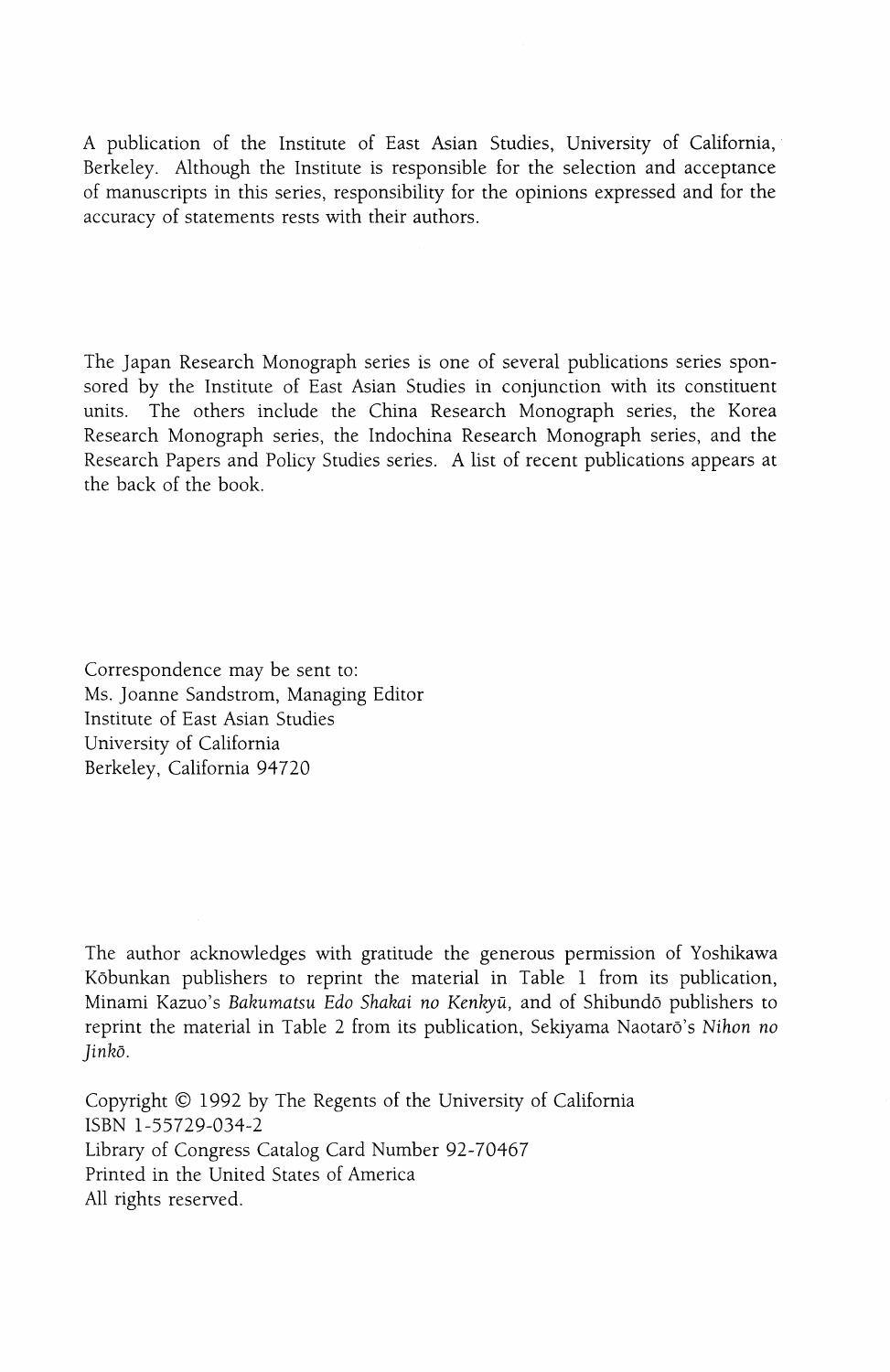# Contents

| TWO. Demography and Dissidence in Tokugawa Japan            |  |
|-------------------------------------------------------------|--|
| THREE. Demography and Dissidence: A Quantitative Analysis59 |  |
|                                                             |  |
|                                                             |  |
|                                                             |  |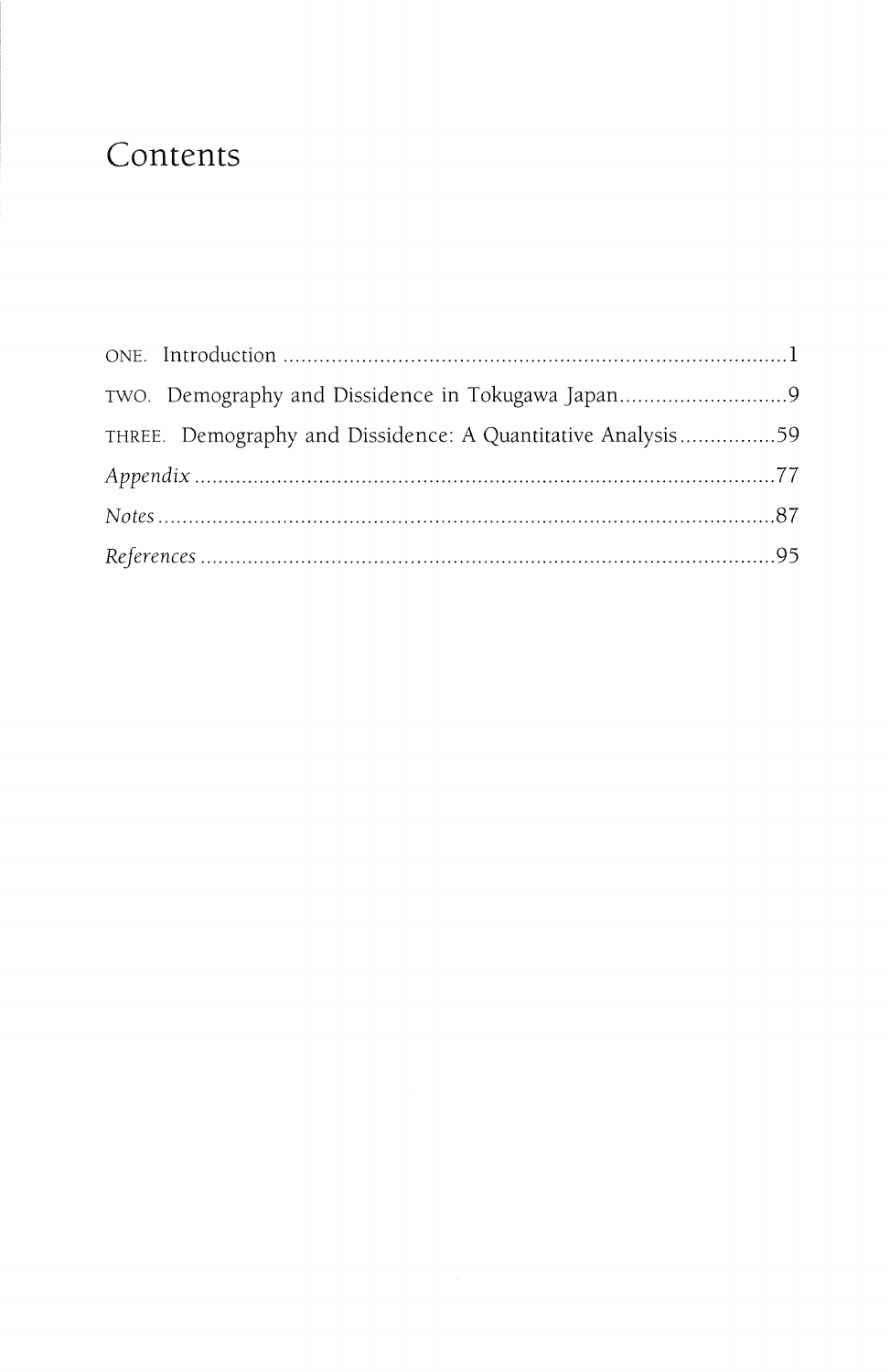## **Introduction**

The relationship between population and conflict has occupied both scholars and public officials since time immemorial. Teeming masses, climbing birthrates, floods of migrants, food supplies insufficient for the mouths they must feed, and high concentrations of rambunctious young males have seemed in many times and places to foreshadow conflict, either domestic or international. But factors behind these "shadows" have seldom been deeply penetrated by observers, and the implications drawn from systematic, scholarly studies have been in many ways mutually contradictory.

It is not my purpose to clarify all the implications for human conflict of demographic states and changes, but merely to examine a few aspects of the topic in such a way that modest generalization may be possible. Specifically, I wish here to disaggregate the topic of population and examine the relationships of its several dimensions to social conflict and political protest in one preindustrial agrarian society: Japan in the eighteenth and nineteenth centuries, under the rule of the Tokugawa shoguns. The dimensions of population that I shall examine are absolute size, density, pressure (on the food supply), distribution, and crisis (resulting from natural calamity), and changes in all of these.<sup>1</sup> Conflict will also be disaggregated; my focus is on conflict internal to Japanese society only and, within that society, on the contentious behavior of the common people in Japan's 73 provinces.<sup>2</sup> This behavior includes legal petition and litigation directed at other commoners or at the authorities; social conflict between individual commoners or between groups of

ONE

The research on which this essay is based was supported by the National Science Foundation (SES-8308413), the Social Science Research Council, the Fulbright Commission, the Carolina Population Center, and the University of North Carolina University Research Council, whose generous assistance is acknowledged with gratitude. Moreover, I have profited from the helpful comments of Jack Goldstone, Hayami Akira, Ron Rindfuss, and Saitō Osamu. However, all opinions, conclusions, and errors herein are the responsibility of the author and not the above groups or individuals.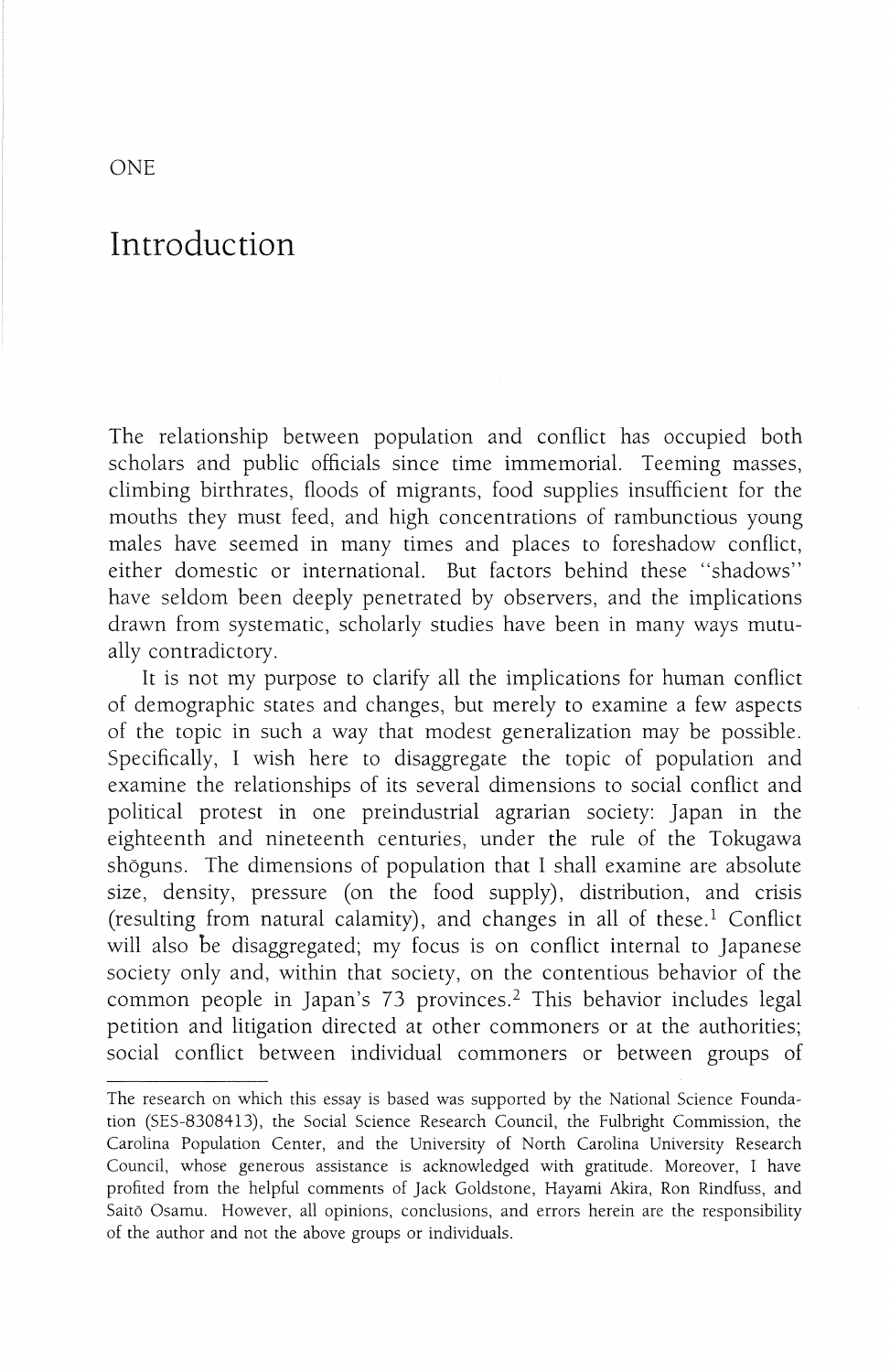2 *Introduction* 

them; social conflict that eventuated in overtures to the government for adjudication or relief or otherwise drew officialdom in; and pure protest action opposed to government policy, performance, or incumbents.

Each of the above elements will be described in detail below, as will the data to be used to address the questions before us. But rather than jump into the data, I shall first review some of the relationships found by other scholars, focusing on other eras and cultures, in order that we might have a better idea of what to expect to find in Tokugawa japan.

#### *Size*

Other things being equal, one would expect to find more conflict of all kinds in, say, China or India than in japan or the Trobriand Islands. As the number of individuals in a society increases, the number of social relationships grows geometrically, and so do the opportunities for conflict. For this reason, we are interested here in magnitudes and frequencies of conflict per capita, not in the absolute, and in changes in per capita levels of contention that do not simply reflect changes in absolute population size. Population size alone has not been clearly related to forms or frequencies of contention except in the gross sense expressed above (Sanders 1981:16-17, 178ff.; Choucri 1984:ch. 1). Population increase, on the contrary, is arguably associated with disproportionately increased levels of collective behavior (Wolf 1969; Choucri 1974:ch. 11), and it is indirectly associated with conflict through its significant influence on the cast of contenders in a society, the resources at their disposal, and the ability of governments to control them (Tilly et al. 1975). Indeed, according to jack Goldstone (1988; n.d.), one of the major factors in the political and social upheavals of seventeenth-century Turkey, China, and England was the previous century's population increase, which contributed to inflation and governmental fiscal difficulty, increased competition among the more numerous sons of the elite for elite positions, and new (and largely untaxed) economic pursuits that diminished the government's share of the resources available and indirectly exacerbated conflict when the government tried to extract their fruits from the people.

Goldstone's work, like that of others, implies the significance of population pressure, not simply growth, insofar as it assumes a relatively static agrarian economy and government. Those who have focused on growth per se have often found less impact: Ted Gurr and Herman Weil (1973) found a modest relationship in a sample of modern societies, but such relationships sometimes disappear in multivariate analyses (Zimmermann 1983). And although Douglas Hibbs found some forms of conflict to vary with population growth (1973:28- 30), others dispute this finding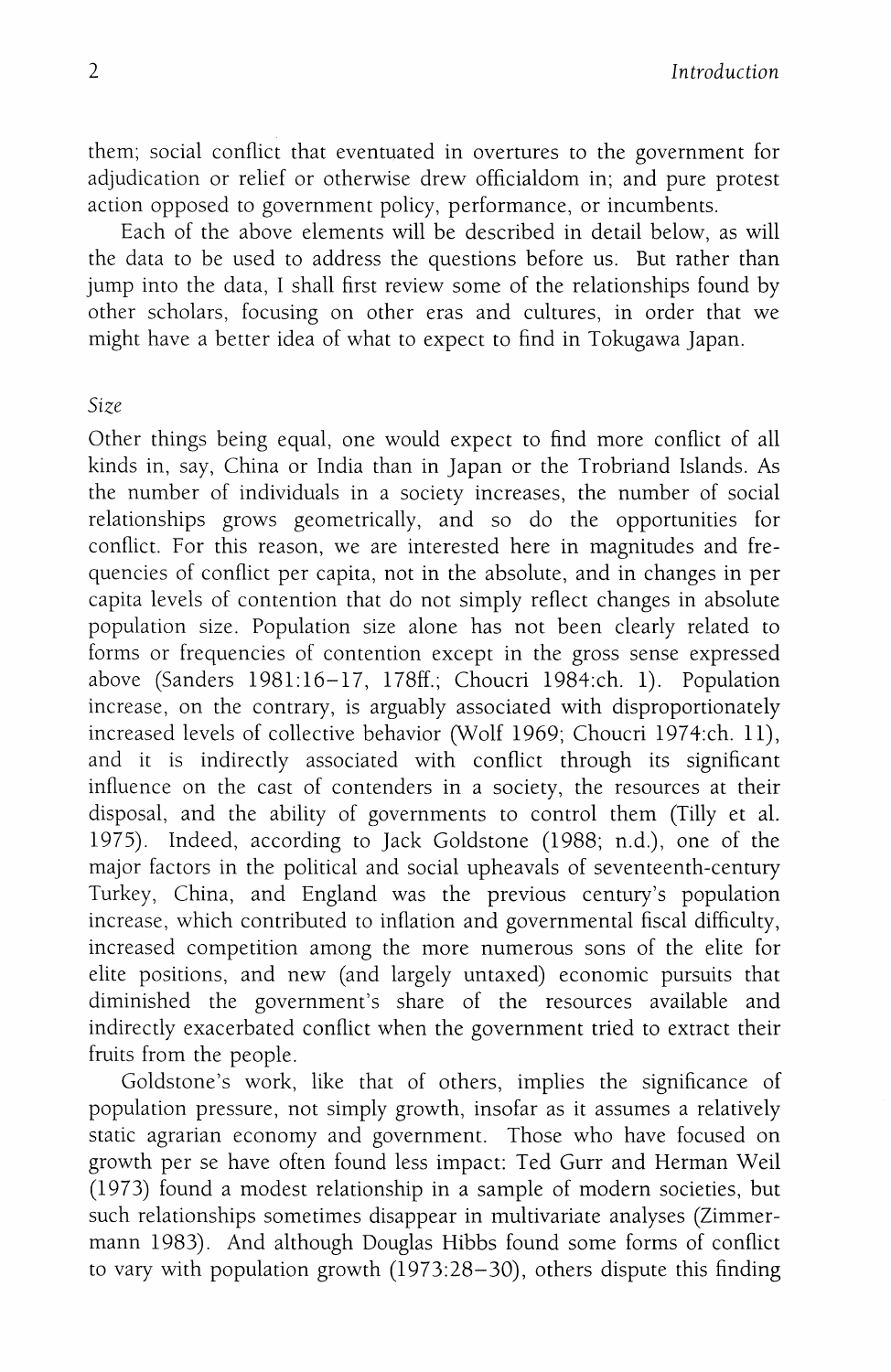### TWO

# Demography and Dissidence in Tokugawa japan

The population of Japan during the Tokugawa era (1600-1868) went through three stages: rapid growth during the seventeenth century, extraordinary stability during the eighteenth, and the beginnings of increase again during the nineteenth. Estimates of the national population in 1600 range from 6 to 20 million (Taeuber 1958; Hanley and Yamamura 1977; Sekiyama 1959), with 12 million probably the most accurate (Nishikawa 1985:30ff.). In 1721 the central government of the shogun ordered the first of a series of censuses, which indicated a population of 26,065,425 (although Kitō Hiroshi's [1983b:12] estimate for 1721 is already 31 million, indicating growth during the seventeenth century of some 150 percent; see also Hayami 1988). Data for eighteen subsequent censuses have survived, as shown in Table 1, and depict both the stability of the eighteenth century and the recovery of the nineteenth. The period between 1732 and 1744 includes the Kyoho famine; the 1780s, the Temmei famine; and the 1830s, the Tempo famine, three of the four greatest famines of the era.<sup>1</sup> For the most part, however, the nineteenth century figures represent growth.

By the end of the Tokugawa era, the national population had grown to well over 30 million; in 1877 it was 36 million (Kitō 1983b:12; Nishikawa 1985:30ff.). The apparent growth thus represented is to some extent spurious. The Tokugawa censuses were incomplete: they included only the commoner population (the samurai aristocracy accounted for between 5 and 10 percent of the population) and perhaps only the rural commoner population (the cities probably accounted for another 10 percent); moreover, documentation was far from exhaustive (Hanley and Yamamura 1977; Jansen and Rozman 1986; Sekiyama 1959:114; Saitō 1988). Thus the censuses omitted somewhere in the vicinity of 5 million people, and the most accurate estimate of the national population between the late seventeenth century and the early nineteenth is probably Hayami Akira's 31 million (Nishikawa 1985:30ff.). But the trends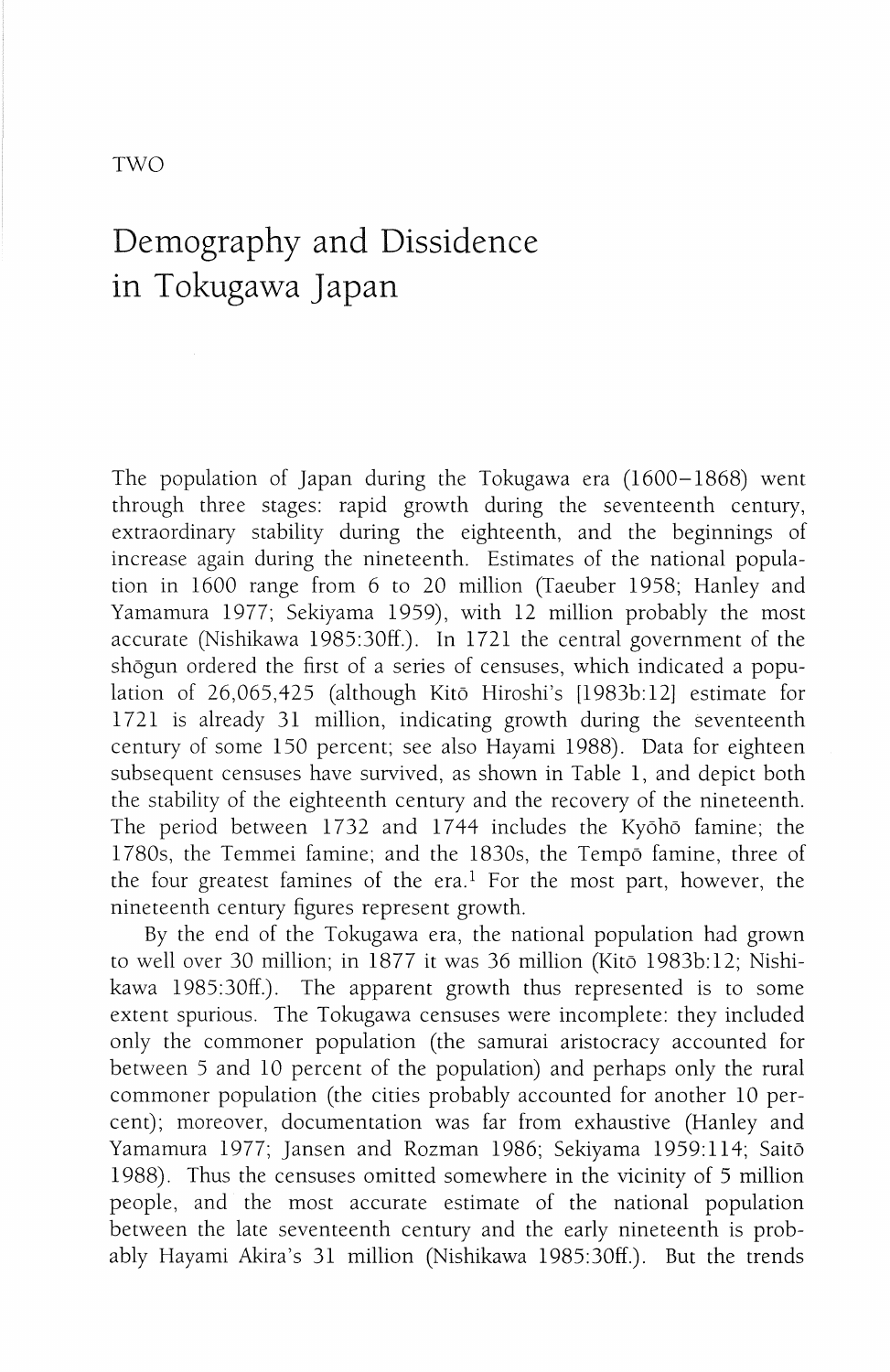| THE FODURATION OF JAPAN, $1/21-1070$ |            |              |
|--------------------------------------|------------|--------------|
| Year                                 | Population | Index        |
|                                      |            | $(1721=100)$ |
| 1721                                 | 26,065,425 | 100.0        |
| 1726                                 | 26,548,998 | 101.9        |
| 1732                                 | 26,921,816 | 103.3        |
| 1744                                 | 26,153,450 | 100.3        |
| 1750                                 | 25,917,830 | 99.4         |
| 1756                                 | 26,070,712 | 100.1        |
| 1762                                 | 25,921,458 | 99.5         |
| 1768                                 | 26,252,057 | 100.7        |
| 1774                                 | 25,990,451 | 99.7         |
| 1780                                 | 26,010,600 | 99.8         |
| 1786                                 | 25,086,466 | 96.2         |
| 1792                                 | 24,891,441 | 95.5         |
| 1798                                 | 25,471,033 | 97.7         |
| 1804                                 | 25,621,957 | 98.3         |
| 1822                                 | 26,602,110 | 102.1        |
| 1828                                 | 27,201,400 | 104.4        |
| 1834                                 | 27,063,907 | 103.8        |
| 1840                                 | 25,918,412 | 99.4         |
| 1846                                 | 26,907,625 | 103.2        |

**Table 1**  The Population of japan, 1721-1846

SOURCE: Minami 1978:180.

noted above-growth, stability, recovery-are undisputed and corroborated by data on the growth rate in the number of villages nationwide (Kito 1983b; Umemura 1965). Moreover, we may assume here that whatever biases were at work were consistent over time and across provinces (Jansen and Rozman 1986:286). Therefore, although we cannot compare the census data with either the 12 million estimate of 1600 or the official figure of 1877, we can compare the censuses with one another in order to analyze the population between 1721 and 1846.

#### Population: Macrostability, Mesovariety, Microdynamism

Given the period we are able to examine, the picture presented in Table 1 is consistent with the common assertion that Japan's population was largely unchanged during the latter part of the Tokugawa era. Various explanations have been offered for this stasis: famine, epidemic, natural disaster, purposive population control, diminishing completeness of the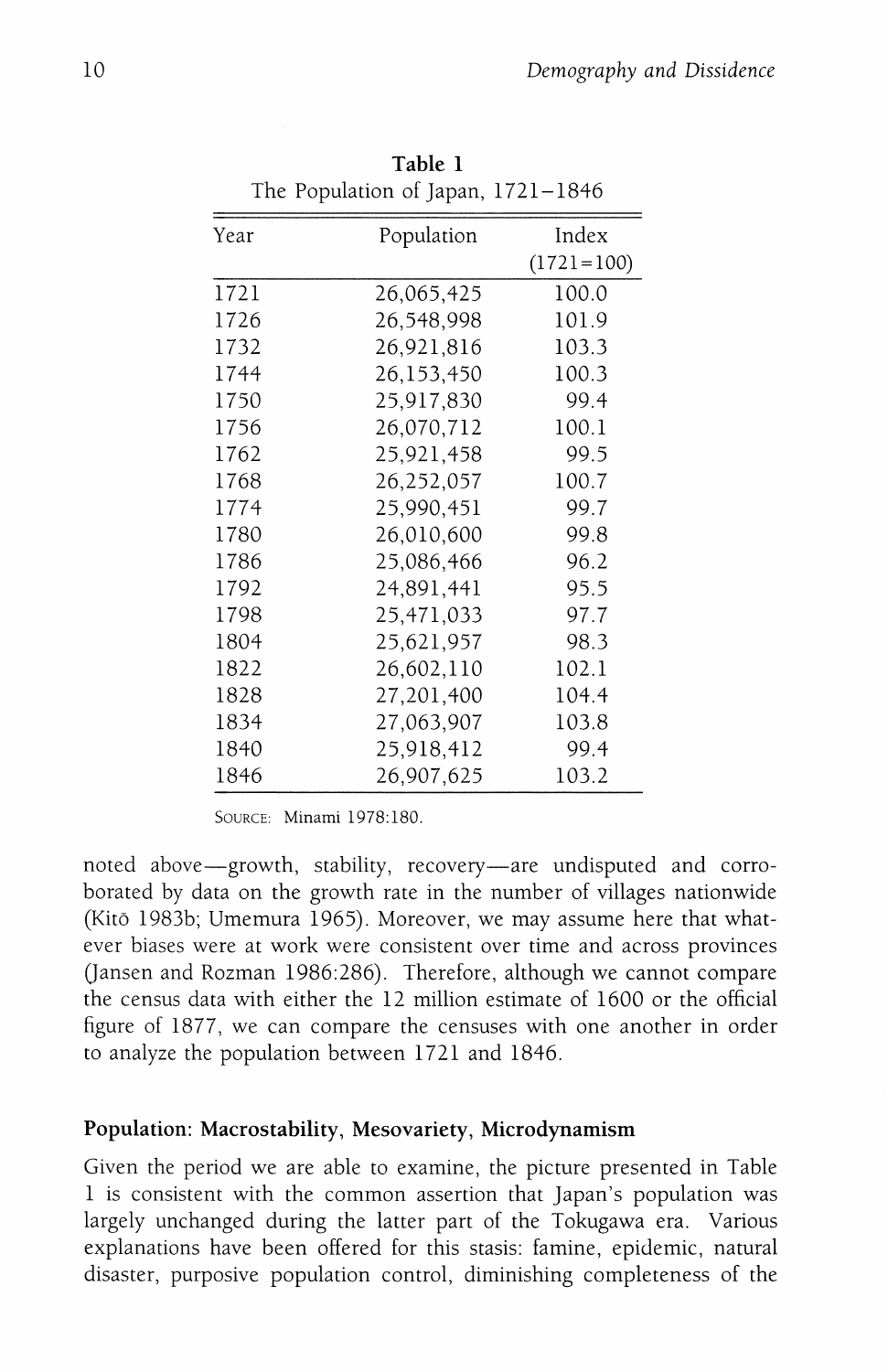#### THREE

# **Demography and Dissidence: A Quantitative Analysis**

Armed with the expectations discussed in the previous chapter, let us now see if our data on population and popular contention prove useful in clarifying the relationships in which we are interested. Most of these data are, as noted, provincial-level (although we shall bring in our timeseries data also at times); we shall look first at them all together, considering japan as a whole. Aware that there are other meaningful ways to disaggregate the nation, such as into regions or into more or less urban or more or less climatically capricious areas, we shall also regroup our provinces and look at them as such. But first, let us assess our five dimensions of population on the national level.

#### **The National Level**

*Size* 

We have measured the size of provincial population in four ways: large or small in both the eighteenth and nineteenth centuries, and growing or declining in each century.<sup>1</sup> Absolute population size we find to be modestly related to *per koku* levels of petition and litigation, social conflict, and political conflict in both centuries, with correlation coefficients (Pearson *r)* ranging from .14 to . 41. Political protest, however, showed no significant relationship in either century. This finding was unexpected. The largest provinces—Mutsu and Dewa in the north, Yamashiro (home of Kyōto), Settsu (home of Ōsaka), and Musashi (home of Edo)-were among the more contentious provinces, for reasons that may well have nothing to do with their intrinsic size.

Change in population size bore no consistent and significant relationship to any form of conflict. Magnitudes of provincial change ranged from  $-50$  percent to  $+60$  percent in the eighteenth century, and between **-l** 7 percent and + **l** 00 percent in the nineteenth, so that lack of variation does not appear to be the reason. For whatever reason, neither the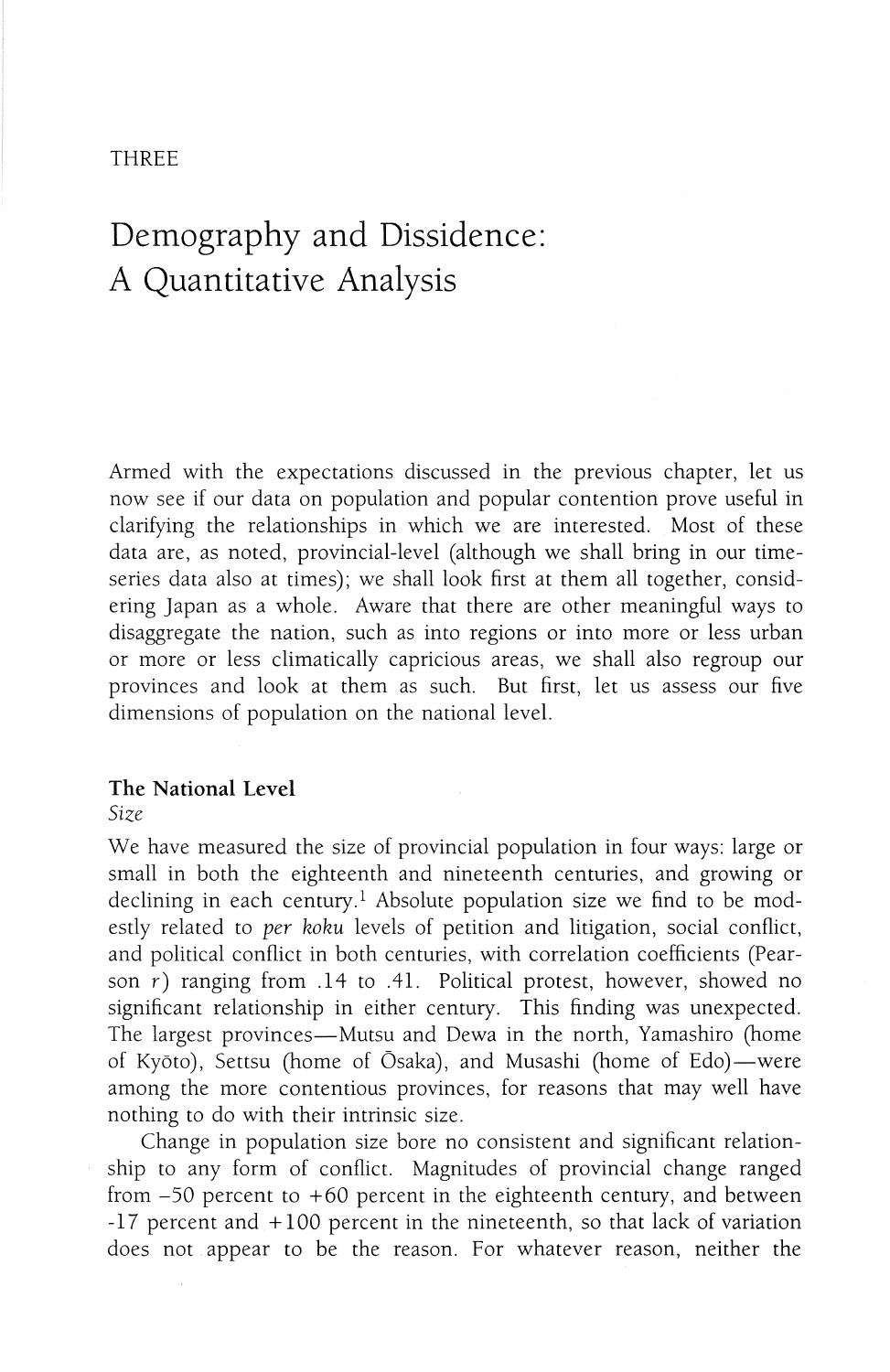general theoretical expectation (population growth conduces to conflict) nor the distinctively japanese expectation (poverty leads to population decrease and to conflict, creating a spurious negative association between growth and contention) is supported.

#### *Density*

In measuring population density we used two different indices. The first was simple density of people per square kilometer of provincial territory; the second was density per unit of arable land in the province. Densities were calculated for both eighteenth and nineteenth centuries for each type of density; changes in density were also calculated for each century for each type of density.<sup>2</sup> The analysis, however, was a total washout-as hypothesized, density per se (as opposed to density of certain types, e.g., urbanization, or vis-à-vis other factors such as food supply) counts for nothing. Our measure of density on cultivable land might have approximated a measure of population pressure on the food supply, but if so there is nothing here either.

#### *Pressure*

In order to get at the notion of population pressure, I used a variety of measures, that data from other societies indicate will be related positively to conflict (although our sketchy overview of some japanese data indicates quite the opposite). The first index was gross and net (after taxes) agricultural productivity per capita in both the eighteenth and nineteenth centuries, and changes therein from the beginning of the eighteenth to the middle of the nineteenth century.<sup>3</sup> The second was gross and net calories of food production per capita during the Edo period.<sup>4</sup> The third was the change in agricultural productivity relative to population change during the Edo period.<sup>5</sup>

Overall, analysis supported the suggestions of the japanese data that greater pressure on the food supply is related to lower levels of conflict, not higher. The relationships found were hardly universal—food supply in terms of calories per capita, for example, showed no tie whatsoever and changes in gross and net *kokudaka* per capita during the eighteenth and nineteenth centuries showed only suggestions-albeit significant ones: correlation coefficients ran in the .20 to .30 range. Again, political protest was almost entirely unaffected by these factors. But, repeatedly, modest links between higher pressure and lower levels of the other forms of conflict emerged. Again, it is possible that spurious relationships exist: perhaps the poorest provinces were depopulating (and thus declining in population pressure, assuming that the lower population could maintain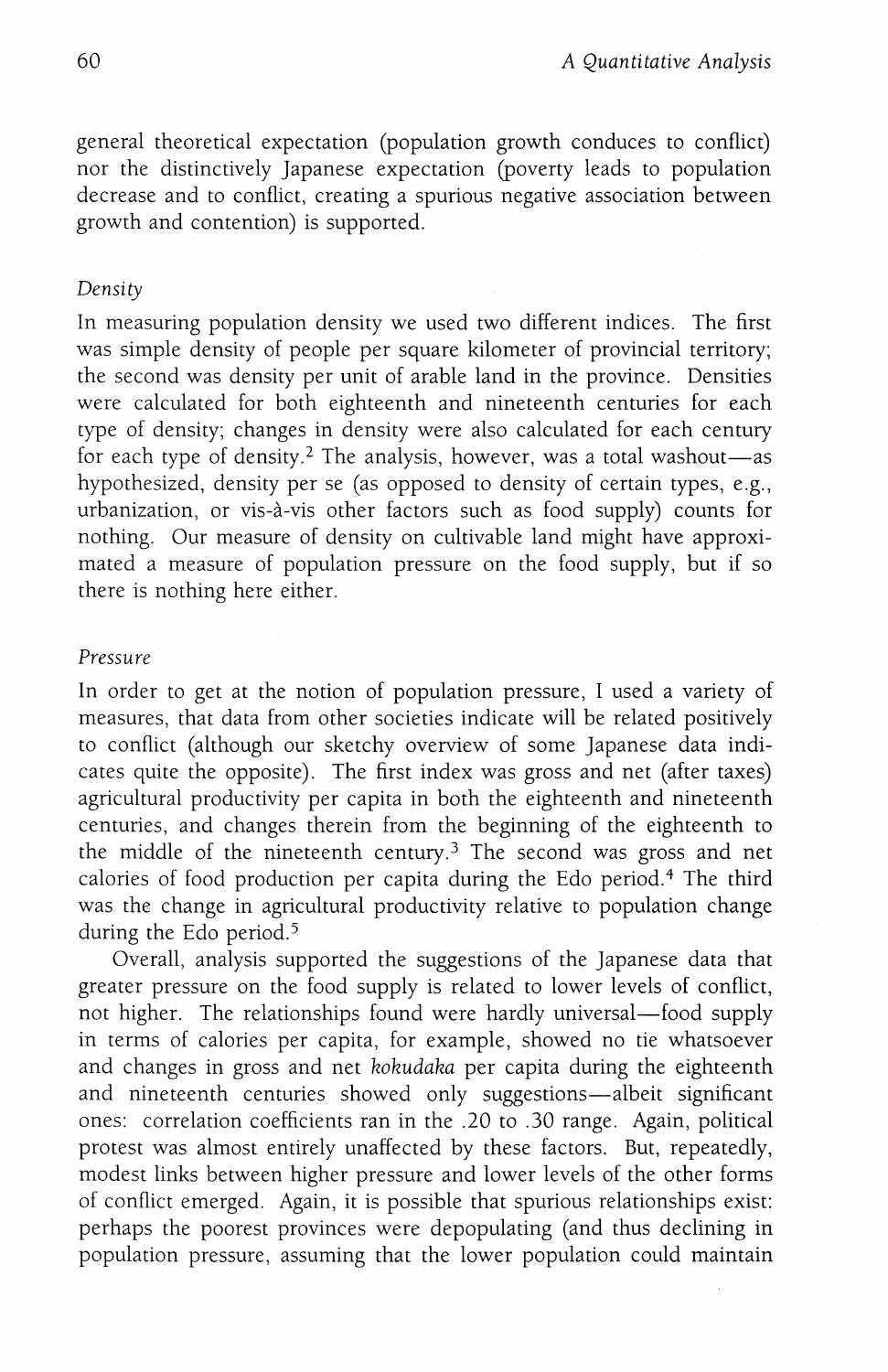#### APPENDIX

## **Magnitude and Type of Conflict**

The primary dependent variable used in this study is the magnitude of conflict, calculated both for different types of conflict and for the total amount of conflict occurring in each of the spatial units (631 counties or *gun,* 74 provinces or *kuni,*  and 363 feudal domains or *han)* and temporal units (288 years) represented in the data. Thus two variables are needed: a typology of conflict events and a measure of the magnitude of each event. Such typologies are not hard to find (Kokusho 1971; Yokoyama 1977; Borton 1938; inter al.), but all of them are based either on the causes of conflict (e.g., Borton, Kokushō) or on the formal names of types of petitions, protests, village disputes, and riots-often legal terms with little relation to the magnitude of the events described. Measures of magnitude are rarer; to date only two quantitative studies of Edo-era protest have been made, and both weighted events according to the formal categories used by Aoki (Sugimoto 1978; Yokoyama 1977). These categories-which tend to be assigned according to the form of activity rather than its duration or intensity-cannot be ignored, since for many of the events in the Aoki Nempyō, supplementary data on the magnitude of conflict are missing. But because many events actually combine types of conflict (e.g., a village dispute followed by a petition, or a petition accompanied by a riot [see Sasaki 19731), it is advisable to create a more elaborate typology and measure of magnitude.

#### **Magnitude of Conflict**

My first step was to code as many of the events in the Aoki Nempyō as possible according to Aoki's own categories. These categories and additional categorical descriptors appearing in the entry for each event were used, with a maximum of two descriptors per case. The result was 69 different types of events; 7370 of the total 7664 events in the Nempyō (96 percent) had at least one such descriptor assigned to them. This raw taxonomic resource far surpasses in detail the six to eight types of events used by Aoki and other historians to date. Some of these types, however, represented overlaps in judgment by coders and some represented the content of conflict (e.g., "tax strike") rather than its form; consequent combination of types reduced the number of types to 52.

The next step was to impose some theoretically meaningful order on the types derived from the Nempyō. Three intuitively important dimensions of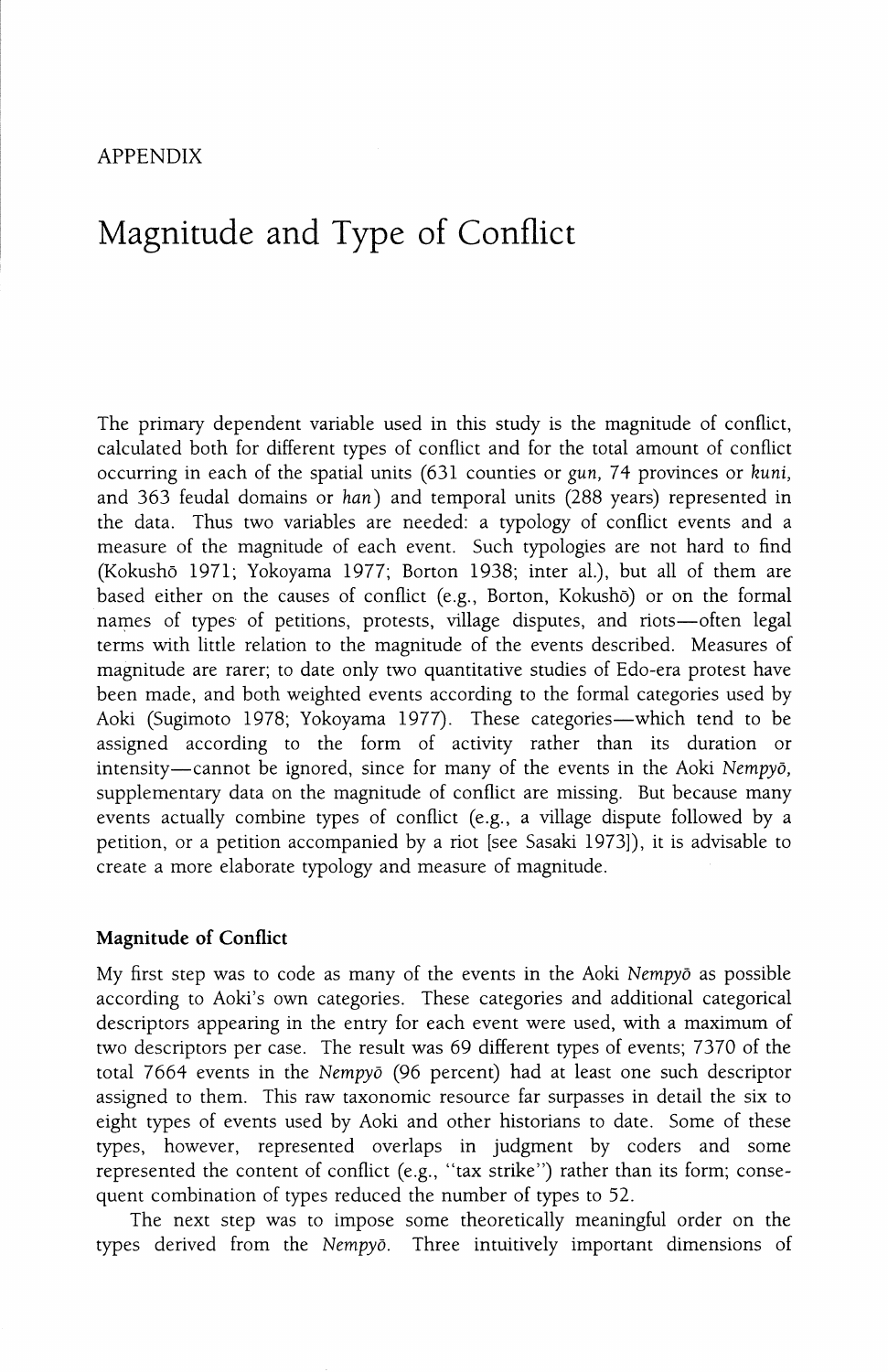conflict appear over and over in the literature on popular protest, or ikki: (a) whether a form of collective behavior is legal or illegal, (b) whether behavior is nonviolent or violent, and (c) whether conflict behavior is within the commoner class or directed at the warrior class or the formal institutions of government. These themes, somewhat elaborated, were adopted, and each of the 52 conflict types was categorized as

l. Legal or ambiguously legal (l) *or* 

Illegal  $(2)$ ;

2. Not violent/confrontational/challenging/challenging of the status quo, deferential (l)

*or* Disorderly, challenging (by its very disorderliness), but weak or unfocused in its objectives, targets, and degree of dissatisfaction (2) *or* 

Aggressively, purposefully, actively, directly confrontational and challenging (3)

*or* 

Violent toward persons and/or property (4);

3. Horizontal, among individuals or groups within the commoner class (l) *or* 

Vertical, between individuals or groups within the commoner class unequally situated in the socioeconomic or political hierarchy (2)

*or* 

Vertical, between groups of commoners and the institutions or incumbents of the government (3).

The result of this categorization is the typology presented in Table Al.

My next step was to create three indices based on the three dimensions presented above and to see if these dimensions in fact bore any relationship to the empirical reality of the magnitude of the events so described. The coefficients presented in Table A2 indicate that, indeed, the dimensions theoretically derived above do bear substantial relation to this reality. The only surprise is that horizontal social conflict appears to be more aggressive and destructive than vertical political protest. Communal conflict may be smaller in scale but more intense, whereas political protest may be larger in scale but relatively deferential.

Given three empirically and theoretically meaningful dimensions of conflict, the next step is to reduce the 53 conflict types according to them. Therefore I created a new index in which each event was given a three-digit code in accordance with its values, for the first descriptor given for it, on the three dimensions of conflict. For example, an at-least-probably legal, politically nonchallenging, and horizontal intervillage border dispute would be coded lll on this index, as suggested by columns l through 3 of Table Al. This index, as one may gather from the twelve groupings of event types in Table Al, has twelve categories (N.B. This is a categorical variable).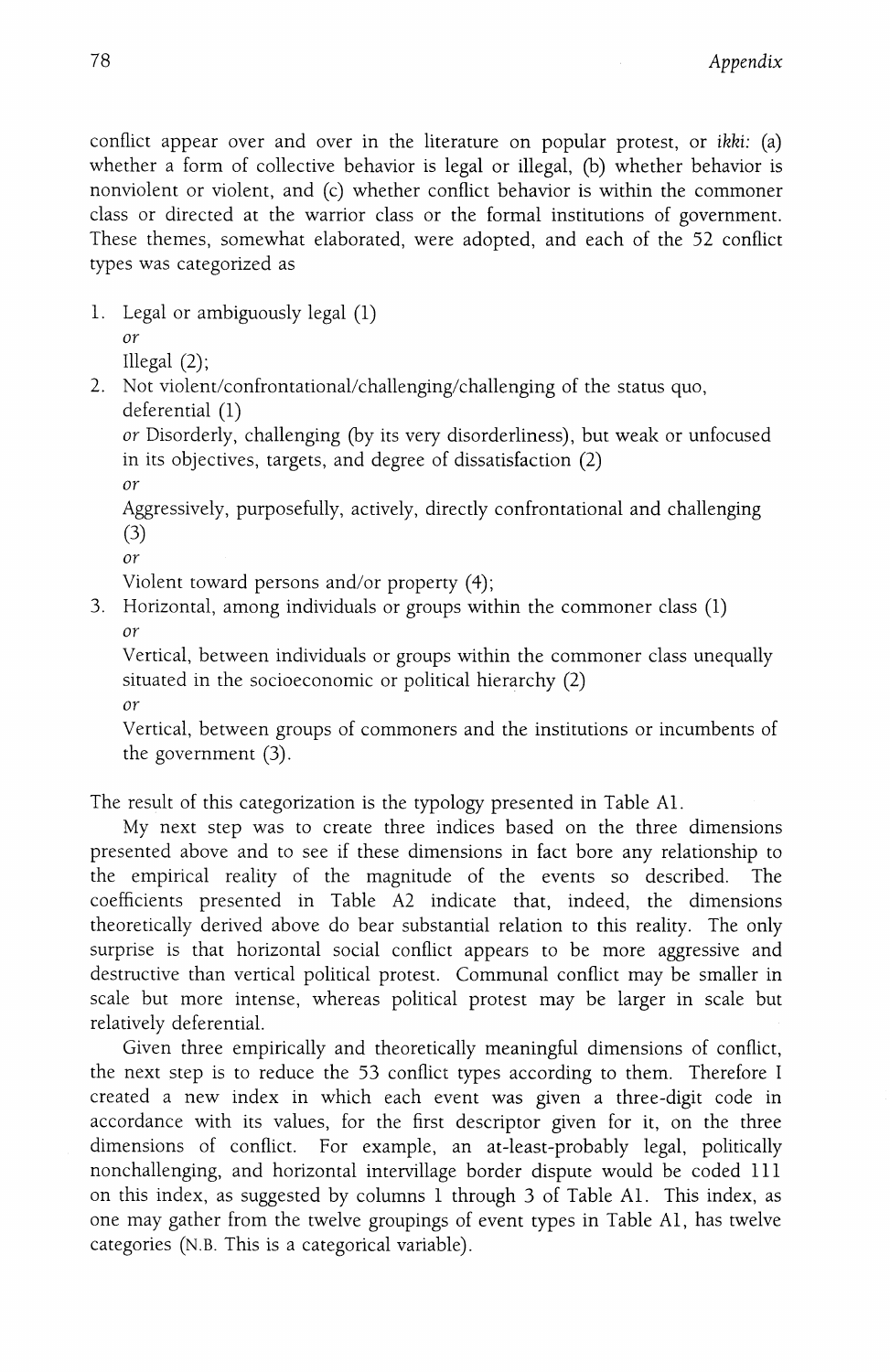## **Notes**

#### **Notes to Chapter One**

- 1. Other aspects of population that deserve attention but are beyond the potential of the data used here include age and sex structure. I shall touch on each occasionally but attempt no systematic analysis.
- 2. There were in fact 74 provinces, but my data do not include Matsumae (presently Hokkaido prefecture). When I speak of conflict per se here, I refer to the 73 provinces; when relating population to conflict, I have collapsed Mutsu, Rikuchū, Rikuzen, Iwashiro, and Iwaki provinces into Mutsu; and Ugo and Uzen provinces into Dewa; for a total of 68. Provinces are not ideal units of analysis. They are larger and fewer than japan's 631 counties *(gun).* But county-level census data have not survived. Moreover, the provinces were not designed to vary on demographic or economic grounds; indeed, most were constituted as national microcosms: some highland, some lowland, some seacoast; some communications links; some cities, some countryside, and so forth. But in fact they vary considerably on the measures of interest here: e.g., frost-free days per year range from under 150 to more than 250; population varies from under 10,000 to over 1,000,000; and absolute agricultural productivity declined in some provinces while more than doubling in others.
- 3. Some of these analyses, of course, are not oversimple, but turn on the question of what is a significant relationship. Bohstedt (1983:llff.), for example, finds correlations in the .30 to .40 range between food prices and riot behavior in eighteenth-century Britain and downplays them. Given imprecise data and the causal complexity of contentious behavior, it seems to me that these are substantial relationships indeed. Bohstedt rightly emphasizes community characteristics in calculating riot potential and causation (see also Calhoun 1982), but I would assert that the contribution of dearth is greater than he implies.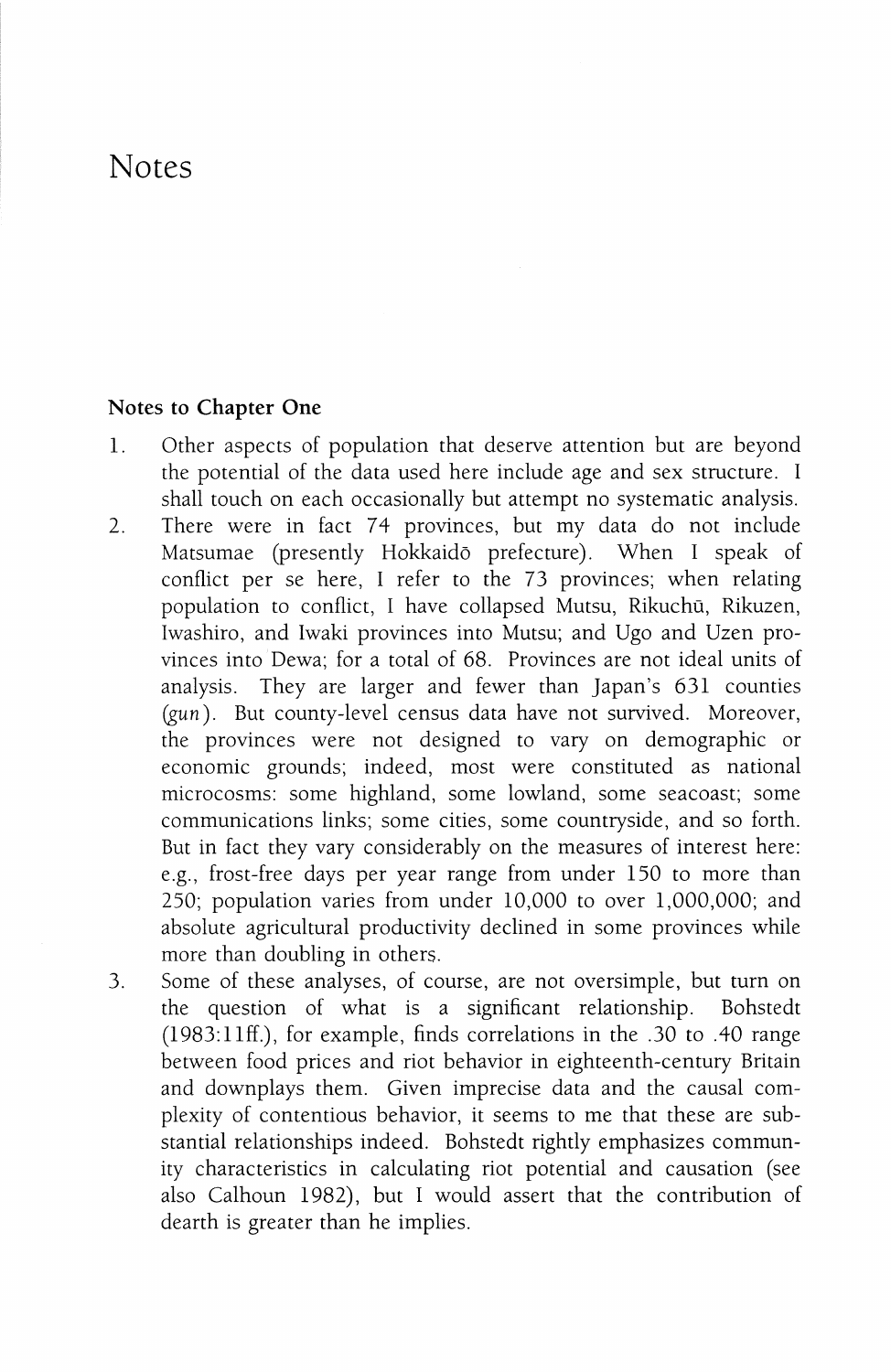#### **Notes to Chapter Two**

- l. The fourth, the Keio famine of the late 1860s, occurred after the censuses ceased. The Kyoho famine was most severe in the west, the Temmei and Tempo famines in the east.
- *2.* The data on natural disasters used here are taken from Arakawa Hidetoshi's *Saigai no Rekishi* (1964:248-262). The Arakawa data are the only systematic compilation of such disasters for the period under examination, although probably not complete and in many instances quite imprecise (some events, for example, are given as affecting "eastern japan" with no elaboration). Within these constraints, it is still possible to estimate the number of provinces affected by the events recorded (1108 during the years 1590-1877) if one does not insist on meretricious precision. For this analysis each province was recorded as being subject to a given disaster if it was specifically mentioned in Arakawa or if it was located in a region recorded as having been affected. Annual disaster figures were calculated as the number of provinces affected by all disasters recorded for each year (not the total number of disasters recorded, which was much lower). The annual data are given in this simple summed form; the provincial data were recoded into quartiles. This reduction of categories to four is costly in precision but, as mentioned, much of this precision is illusory given the crudity of Arakawa's original data. This presentation does indicate which provinces were relatively severely subject to the whims of nature and which ones were not. The types of disasters included by Arakawa in his compendium are wind and storm, flood, and rain damage to crops; excessive rain; drought; famine; epidemic; volcanic eruption; earthquake; and fire. They are not coded for intensity but for scope (number of provinces or regions affected) alone.
- 3. These data are taken from Iwahashi (1981). The composite scale is justified by the intercorrelations  $(r)$  of prices in the four cities, which range from .65 (Aizu and Hiroshima) to .94 (Osaka and Hiroshima).
- 4. One must recall here that the overwhelming bulk of government revenue came from the land tax; most nonagricultural pursuits were taxed lightly, if at all, despite accelerating official attempts to exploit them in the later Tokugawa period. Thus occupational exit from agriculture, even if not physical movement from the land, was the government's real concern.